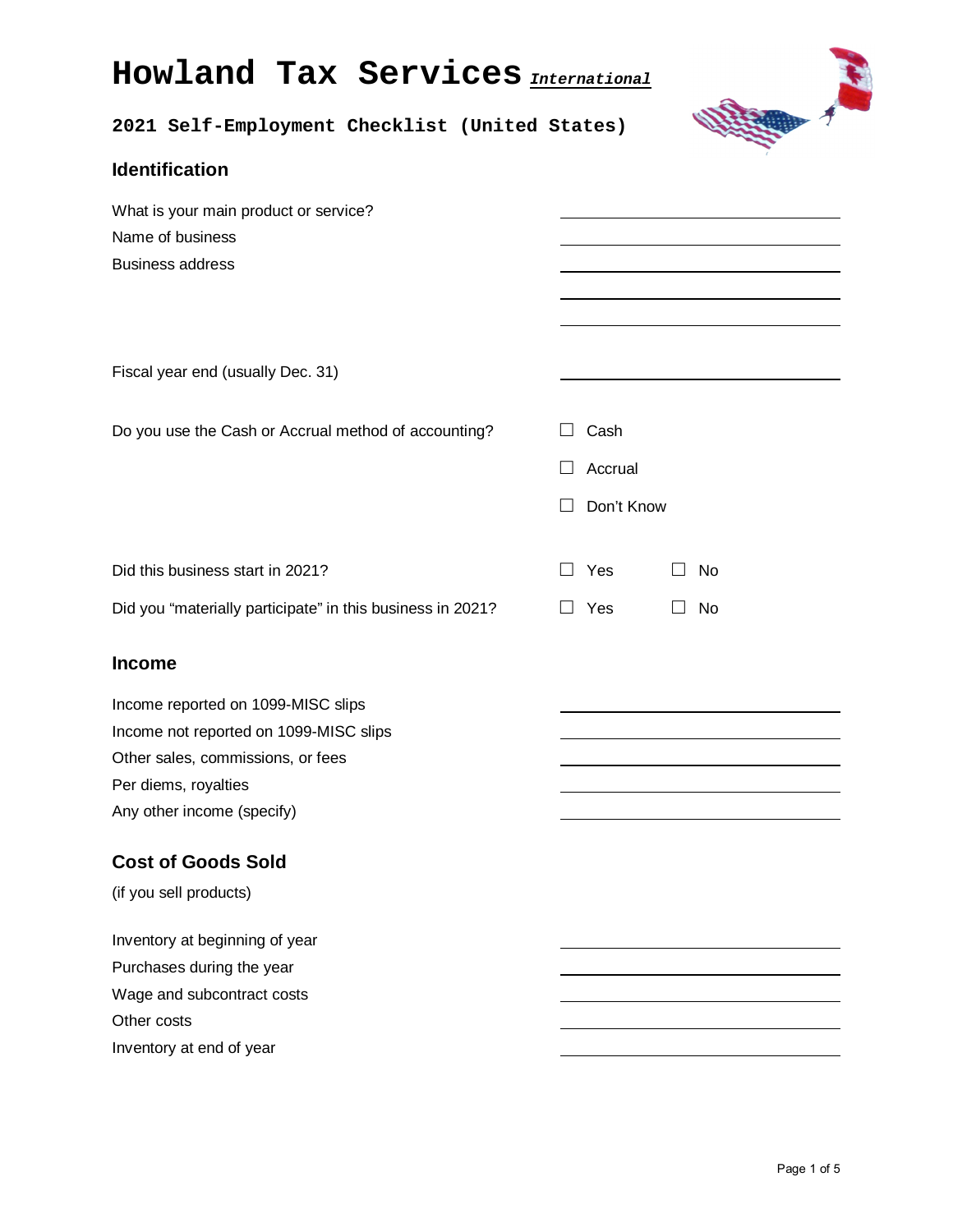# **Credits for Sick Leave and Family Leave for Certain Self-Employed Individuals**

Eligible self-employed individuals (those who regularly carried on a trade or business within the meaning of section 1402 of the Internal Revenue Code) who were unable to work in 2021 for reasons related to COVID-19, may be able to claim these credits by filing Form 7202 with their returns. Please let us know if this situation applies to you.

### **Expenses**

You should have receipts or statements to document all expenses. Credit card or bank statements are generally not considered to be adequate documentation.

| Accounting, tax preparation, legal, consulting     |  |
|----------------------------------------------------|--|
| Advertising, promotion, publicity                  |  |
| <b>Bad debts</b>                                   |  |
| <b>Bank charges</b>                                |  |
| Business tax, fees, licenses                       |  |
| <b>Commission fees</b>                             |  |
| Convention expenses                                |  |
| Delivery, shipping, freight                        |  |
| Equipment lease or rental                          |  |
| Insurance on business assets                       |  |
| Interest on business loans                         |  |
| Maintenance and repairs                            |  |
| Management and administration fees                 |  |
| Meals and entertainment - enter total amounts      |  |
| for documented business meetings<br>$\bullet$      |  |
| for business travel outside home city<br>$\bullet$ |  |
| Office supplies                                    |  |
| Office rent                                        |  |
| Other supplies and materials (specify)             |  |
| Professional development                           |  |
| Property taxes on business property                |  |
| Research costs                                     |  |
| Salaries, wages, benefits                          |  |
| Subcontract fees                                   |  |
| Subscriptions to industry periodicals              |  |
| Supplies (provide breakdown)                       |  |
|                                                    |  |
|                                                    |  |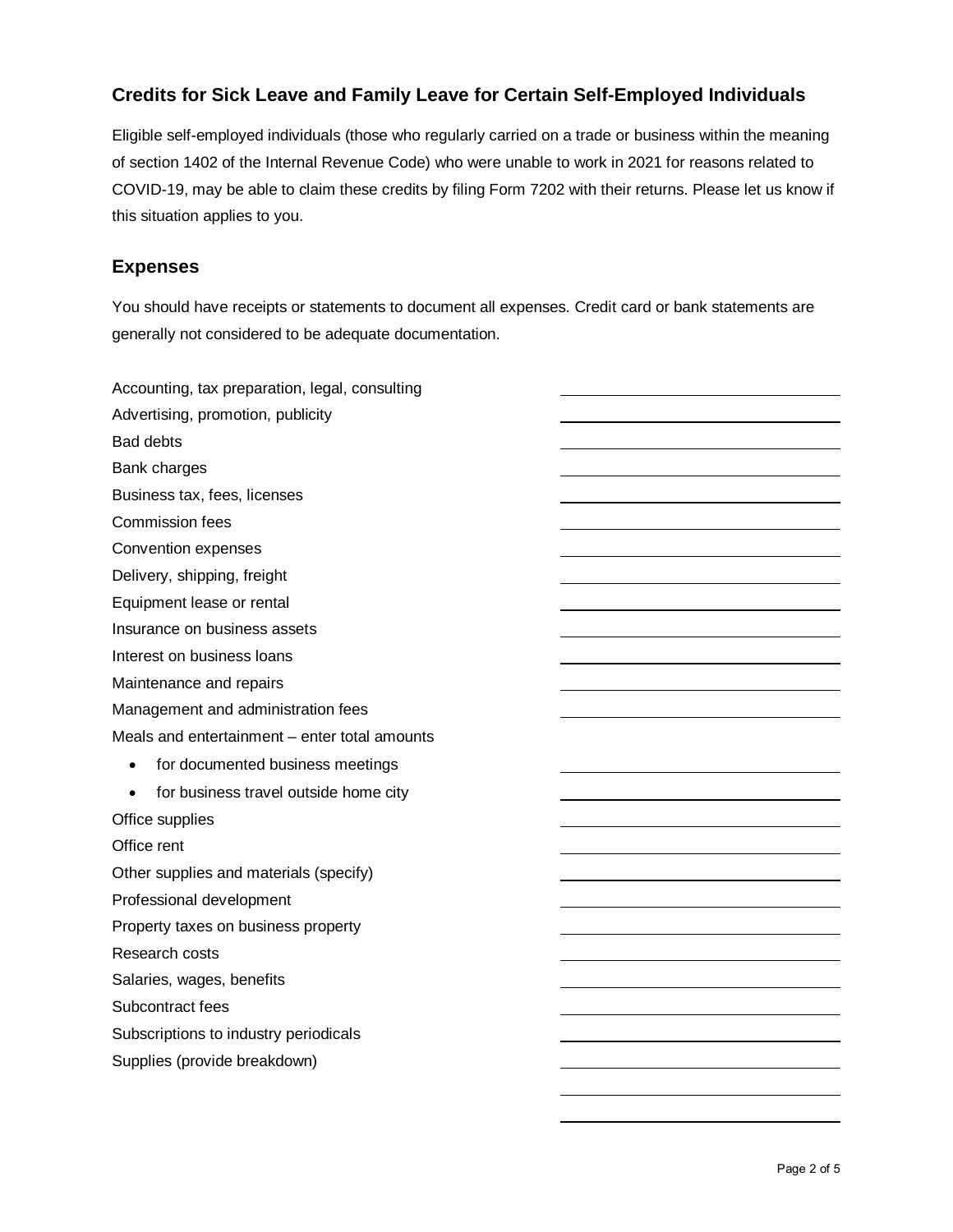#### *Expenses, Cont...*

| Telephone and utilities                                                                             |  |
|-----------------------------------------------------------------------------------------------------|--|
| Training courses (lodging, tuition, etc.)                                                           |  |
| Travel (not auto)                                                                                   |  |
| Uniforms, cleaning and alterations                                                                  |  |
| Union dues                                                                                          |  |
| Vehicle lease or rental                                                                             |  |
| Health insurance coverage for you, your spouse and dependents (allowable for months not eligible to |  |
| participate in an employer-sponsored plan)                                                          |  |

Other expenses (provide breakdown)

# **Business Use of Home**

Total square footage of home Square footage of area used regularly and exclusively for business purposes (including storage of equipment and inventory)

| Write down the total amounts for the home: |  |
|--------------------------------------------|--|
| Mortgage interest or rent paid             |  |
| Insurance                                  |  |
| Home maintenance and repairs               |  |
| Electricity, heat, water, other utilities  |  |
| Property taxes                             |  |
| Strata fees                                |  |
| Other expenses                             |  |
|                                            |  |

# **Depreciation of the Home**

Please answer the following questions if you wish to claim depreciation of the business area of the home (note: not necessary if we have claimed this expense in previous years):

On what date did you start using your home for business purposes?

What was the Fair Market Value of your home on that date?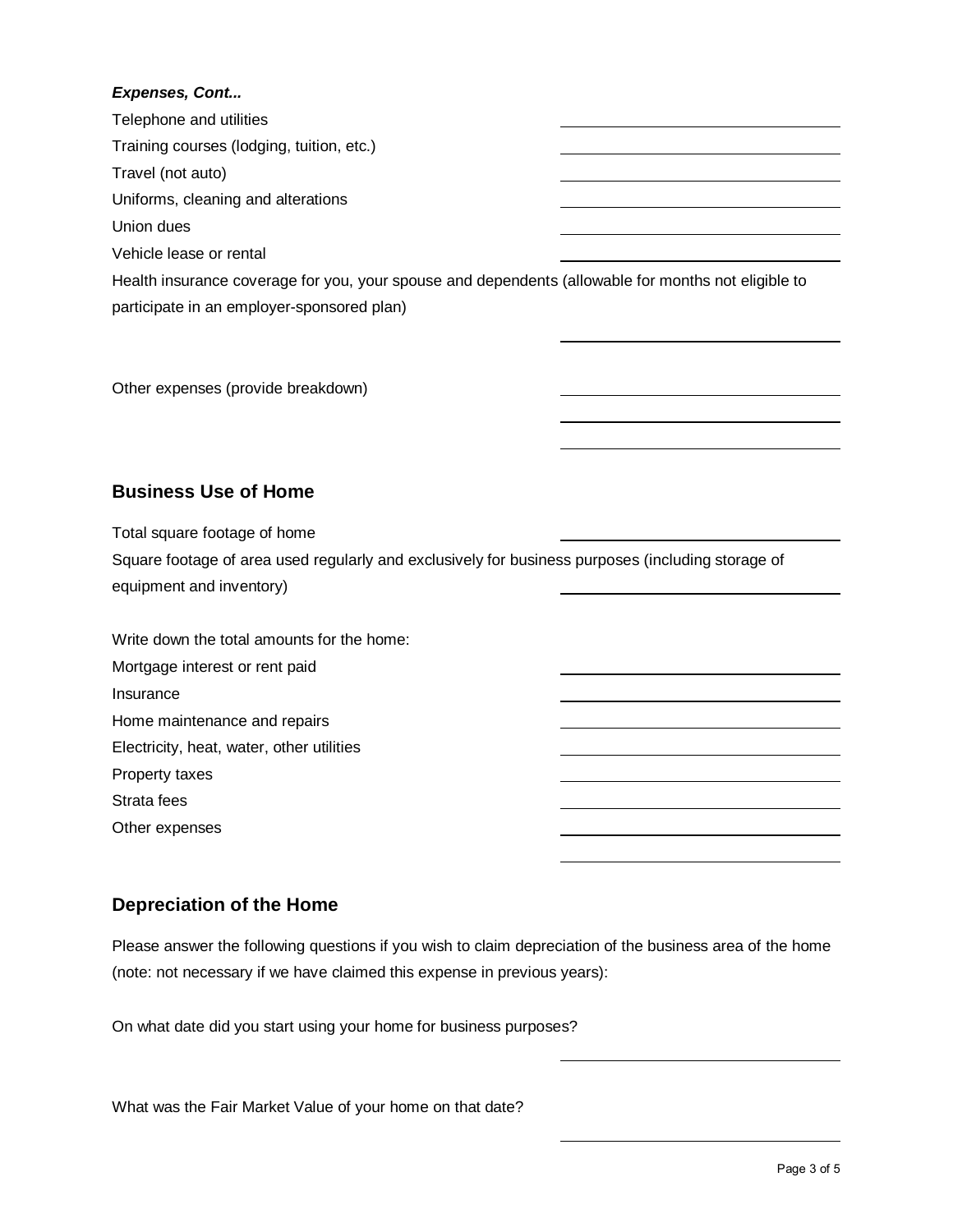What was the home's cost basis (its cost plus additions and improvements)?

What was the value of the land relative to the building? (i.e. land  $-40\%$ ; building  $-60\%$ ) **Automobile**  A. Miles driven for business in 2021 B. Commuting miles driven in 2021 (driving to employment) **+** C. Personal, non-commuting miles driven in 2021 **+** D. Total miles driven in 2021 (A+B+C should equal D) **=** Did you buy a new vehicle or sell an old one? **□** Yes **□** No

If yes, please provide your contract of purchase or sale, or other documentation.

If claiming actual expenses, write down the total expense amounts for the vehicle below. If claiming the Standard Mileage Rate, jump to "Additional information required by IRS."

| Insurance                                                |            |                                            |
|----------------------------------------------------------|------------|--------------------------------------------|
| Maintenance and repairs                                  |            |                                            |
| License fees                                             |            |                                            |
| Gas and oil                                              |            |                                            |
| Car washes                                               |            |                                            |
| Loan interest                                            |            |                                            |
| Auto club membership                                     |            |                                            |
| Parking and tolls                                        |            |                                            |
|                                                          |            |                                            |
| Additional information required by IRS:                  |            |                                            |
| Was the vehicle available for use during off-duty hours? | <b>Yes</b> | N <sub>0</sub><br>$\overline{\phantom{a}}$ |
| Was the vehicle used primarily by a more than 5% owner?  | Yes        | N <sub>0</sub><br>$\overline{\phantom{a}}$ |
| Is there another vehicle available for personal use?     | Yes        | N <sub>0</sub><br>$\mathcal{L}$            |
| Do you have evidence to support your business use?       | Yes        | N <sub>0</sub>                             |
| Is the evidence written?                                 | Yes        | N <sub>0</sub>                             |